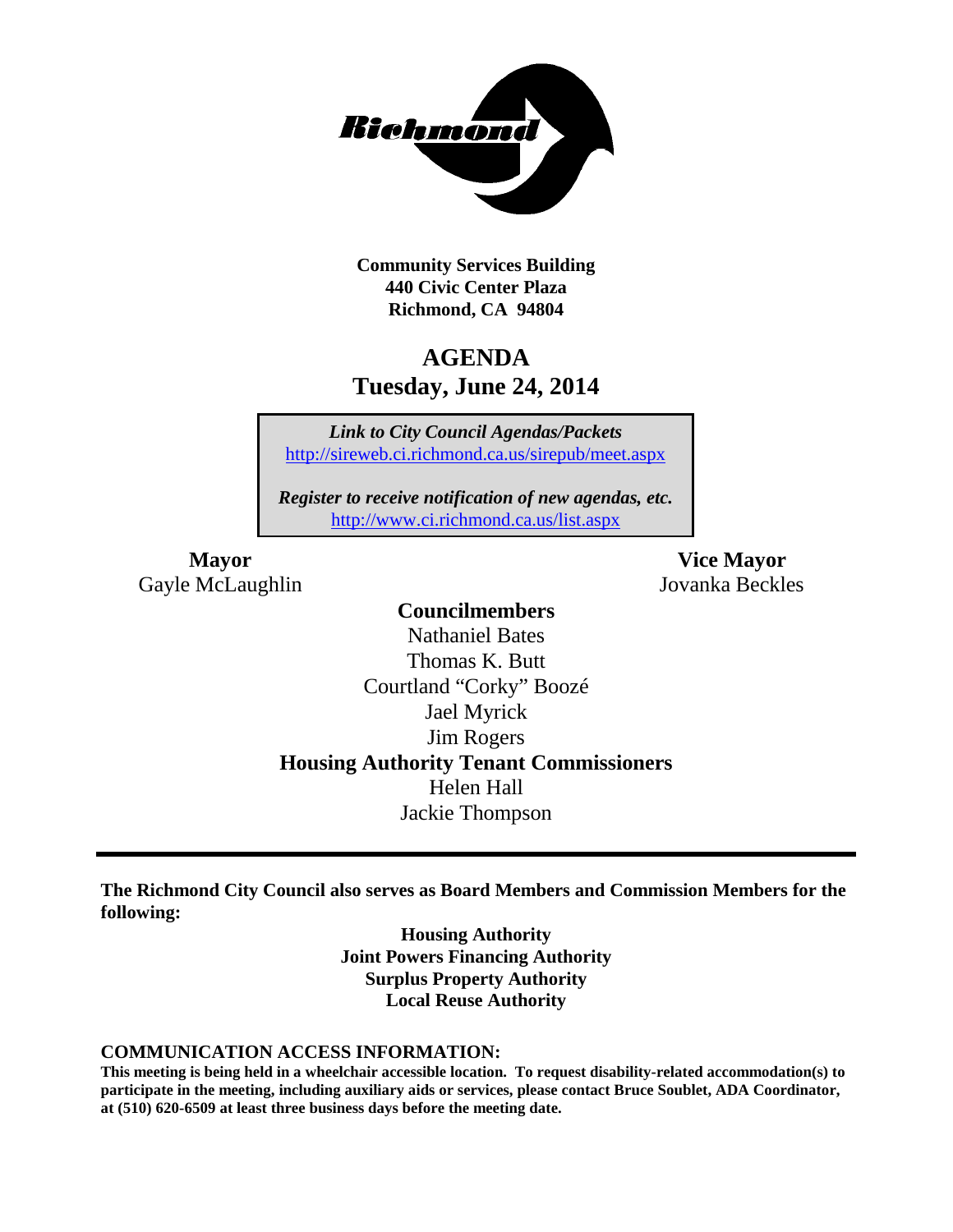# **MEETING PROCEDURES**

The City of Richmond encourages community participation at its City Council meetings and has established procedures that are intended to accommodate public input in a timely and time-sensitive way. As a courtesy to all members of the public who wish to participate in City Council meetings, please observe the following procedures:

**PUBLIC COMMENT ON AGENDA ITEMS:** Anyone who desires to address the City Council on items appearing on the agenda must complete and file a pink speaker's card with the City Clerk **prior** to the City Council's consideration of the item. Once the City Clerk has announced the item and discussion has commenced, no person shall be permitted to speak on the item other than those persons who have submitted their names to the City Clerk. Your name will be called when the item is announced for discussion. **Each speaker will be allowed TWO (2) MINUTES to address the City Council on NON-PUBLIC HEARING items listed on the agenda.**

**OPEN FORUM FOR PUBLIC COMMENT:** Individuals who would like to address the City Council on matters not listed on the agenda or on **Presentations, Proclamations and Commendations, Report from the City Attorney, or Reports of Officers** may do so under Open Forum. All speakers must complete and file a pink speaker's card with the City Clerk **prior** to the commencement of Open Forum. **The amount of time allotted to individual speakers shall be determined based on the number of persons requesting to speak during this item. The time allocation for each speaker will be as follows: 15 or fewer speakers, a maximum of 2 minutes; 16 to 24 speakers, a maximum of 1 and one-half minutes; and 25 or more speakers, a maximum of 1 minute.**

# **SPEAKERS ARE REQUESTED TO OCCUPY THE RESERVED SEATS IN THE FRONT ROW BEHIND THE SPEAKER'S PODIUM AS THEIR NAME IS ANNOUNCED BY THE CITY CLERK.**

**CONSENT CALENDAR:** Consent Calendar items are considered routine and will be enacted, approved or adopted by one motion unless a request for removal for discussion or explanation is received from the audience or the City Council. A member of the audience requesting to remove an item from the Consent Calendar must first complete a speaker's card and discuss the item with a City staff person prior to filing the card with the City Clerk and **prior to the City Council's consideration of Agenda Review.** An item removed from the Consent Calendar may be placed anywhere on the agenda following the City Council's agenda review.

Any law enforcement officer on duty or whose service is commanded by the presiding officer shall be Sergeant-at-Arms of the Council meetings. He/she, or they, shall carry out all orders and instructions given by the presiding officer for the purpose of maintaining order and decorum at the Council meetings (City Council Rules of Procedure and Order Section III F, RMC Section 2.12.030).

**\*\*\*\*\*\*\*\*\*\*\*\*\*\*\*\*\*\*\*\*\*\*\*\*\*\*\*\*\*\*\*\*\*\*\*\*\*\*\*\*\*\*\*\*\*\*\*\*\*\*\*\*\*\*\*\*\*\***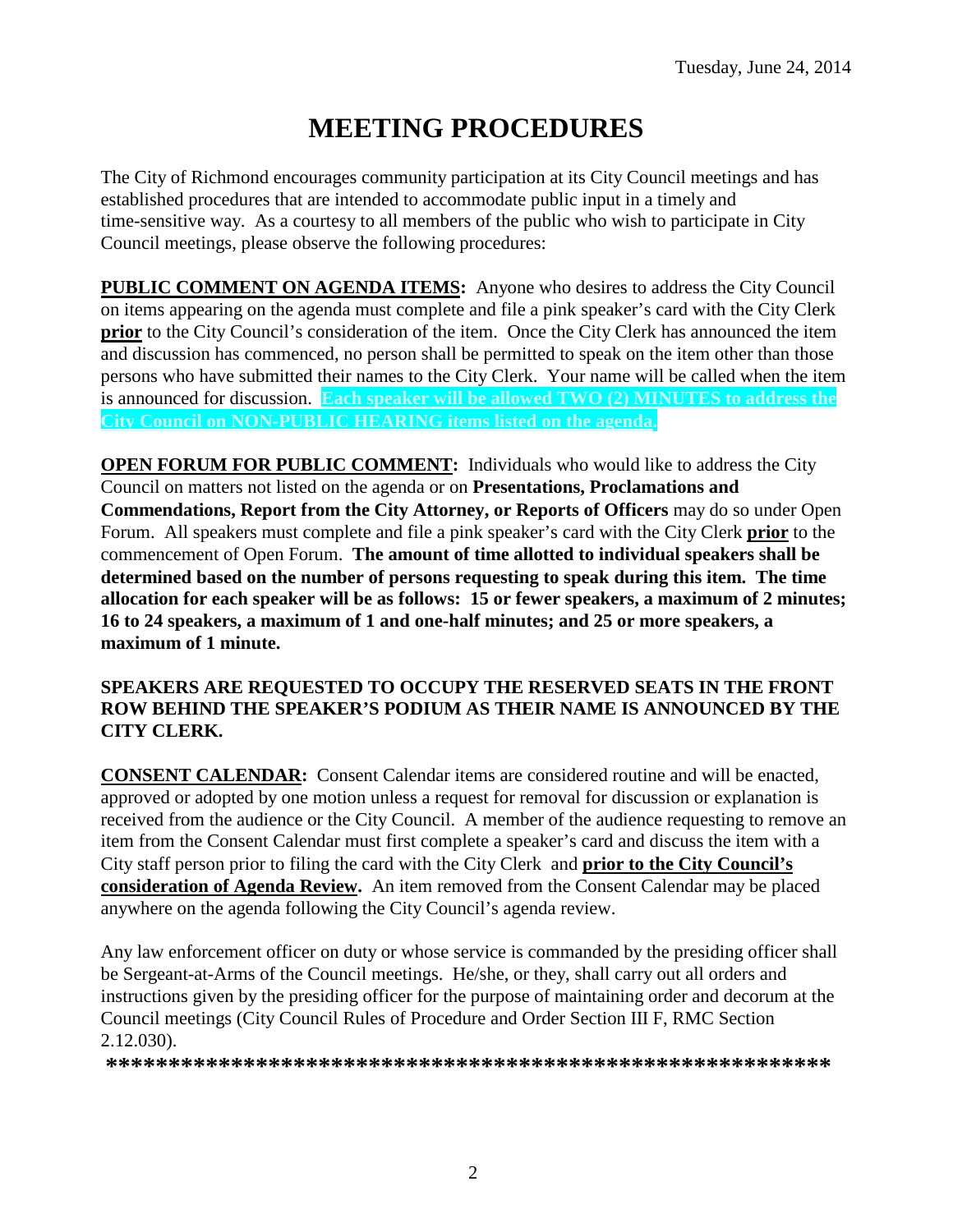# **OPEN SESSION TO HEAR PUBLIC COMMENT ON CLOSED SESSION ITEMS**

5:00 p.m.

#### **A. ROLL CALL**

**B. PUBLIC COMMENT**

#### **C. ADJOURN TO CLOSED SESSION**

# **CLOSED SESSION**

Shimada Room of the Community Services Building

#### **A. CITY COUNCIL**

#### **A-1.** CONFERENCE WITH LABOR NEGOTIATORS (Government Code Section 54957.6):

Agency designated representatives: Bill Lindsay, Lisa Stephenson, and Bruce Soublet

Employee organizations: Service Employees International Union (SEIU, Local 1021); International Federation of Professional and Technical Employees (Local 21); Richmond Police Officers Association (RPOA); Richmond Police Management Association (RPMA); Richmond International Association of Firefighters (IAFF, Local 188); and Richmond Fire Management Association (RFMA).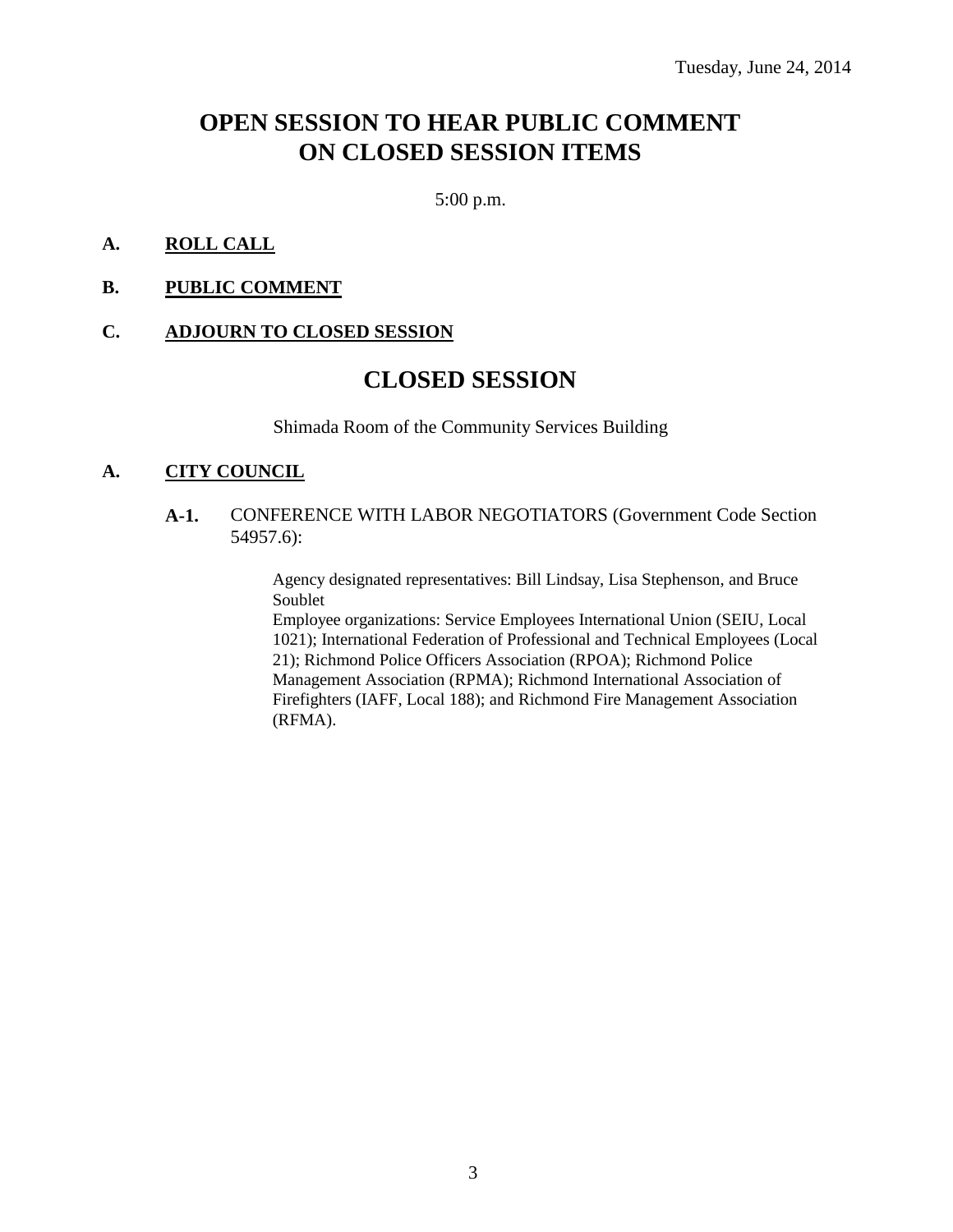# **SPECIAL MEETING OF THE RICHMOND CITY COUNCIL**

6:30 p.m.

- **A. PLEDGE TO THE FLAG**
- **B. ROLL CALL**
- **C. STATEMENT OF CONFLICT OF INTEREST**

# **D. AGENDA REVIEW**

#### **E. PRESENTATIONS, PROCLAMATIONS, AND COMMENDATIONS**

- **E-1.** PROCLAMATION honoring Richmond Recreation Department staff member for years of extraordinary service - Mayor McLaughlin (620-6503).
- **E-2.** PRESENT a Certificate of Recognition to Ms. Ida May Johnson in honor of her 97th birthday - Councilmember Bates (620-6743).
- **E-3.** PRESENT a Certificate of Recognition to Ms. Irene Patterson, who will celebrate her Centennial Birthday on June 27, 2014 - Councilmember Bates (620-6743).
- **E-4.** PROCLAMATION honoring the organizers and volunteer participants of the Parchester Village Community Beautification Day, April 26, 2014 - Mayor McLaughlin (620-6503).

# **F. REPORT FROM THE CITY ATTORNEY OF FINAL DECISIONS MADE DURING CLOSED SESSION**

# **G. OPEN FORUM FOR PUBLIC COMMENT**

# **H. CITY COUNCIL CONSENT CALENDAR**

- **H-1.** APPROVE the Port Executive Director's request for travel to China with a cost of approximately \$5,000 to meet with Zhoushan's Mayor and government officials - Port Department (Jim Matzorkis, 215-4608).
- **H-2.** APPROVE the 2014/2015 North Richmond Waste and Recovery Mitigation Fee Expenditure Plan that specifies the activities and the revenue to support those activities from July 1, 2014 through June 30, 2015, as recommended by the North Richmond Waste and Recovery Mitigation Fee Joint Expenditure Planning Committee - City Manager's Office (Bill Lindsay 620-6512/Lori Reese-Brown 620-6869).